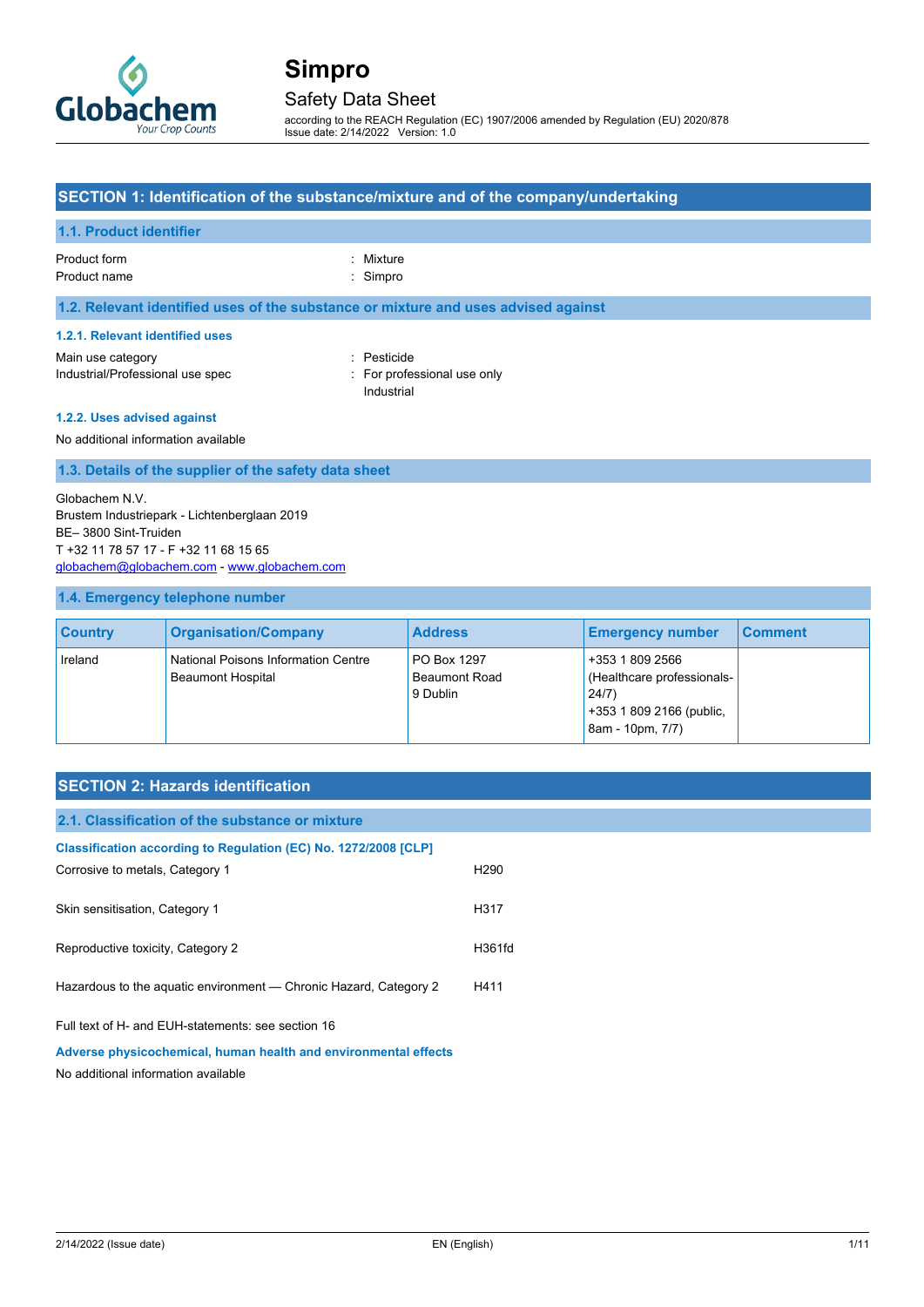## Safety Data Sheet

according to the REACH Regulation (EC) 1907/2006 amended by Regulation (EU) 2020/878

## **2.2. Label elements**

| Labelling according to Regulation (EC) No. 1272/2008 [CLP] |                                                                                                                     |  |  |
|------------------------------------------------------------|---------------------------------------------------------------------------------------------------------------------|--|--|
| Hazard pictograms (CLP)                                    |                                                                                                                     |  |  |
|                                                            | GHS05<br>GHS07<br>GHS08<br>GHS09                                                                                    |  |  |
| Signal word (CLP)                                          | Warning                                                                                                             |  |  |
| Hazard statements (CLP)                                    | H <sub>290</sub> - May be corrosive to metals.                                                                      |  |  |
|                                                            | H317 - May cause an allergic skin reaction.                                                                         |  |  |
|                                                            | H361fd - Suspected of damaging fertility. Suspected of damaging the unborn child.                                   |  |  |
|                                                            | H411 - Toxic to aquatic life with long lasting effects.                                                             |  |  |
| Precautionary statements (CLP)                             | P201 - Obtain special instructions before use.                                                                      |  |  |
|                                                            | P234 - Keep only in original container.                                                                             |  |  |
|                                                            | P261 - Avoid breathing spray.                                                                                       |  |  |
|                                                            | P280 - Wear protective gloves, eye protection.                                                                      |  |  |
|                                                            | P302+P352 - IF ON SKIN: Wash with plenty of soap and water.                                                         |  |  |
|                                                            | P308+P313 - IF exposed or concerned: Get medical advice/attention.                                                  |  |  |
|                                                            | P264 - Wash hands, forearms and face thoroughly after handling.                                                     |  |  |
|                                                            | P332+P313 - If skin irritation occurs: Get medical advice/attention.                                                |  |  |
|                                                            | P391 - Collect spillage.                                                                                            |  |  |
|                                                            | P501 - Dispose of contents and container to a licensed hazardous-waste disposal                                     |  |  |
|                                                            | contractor or collection site except for empty clean containers which can be disposed of as<br>non-hazardous waste. |  |  |
| <b>EUH-statements</b>                                      | EUH401 - To avoid risks to human health and the environment, comply with the instructions<br>for use.               |  |  |
|                                                            |                                                                                                                     |  |  |

## **2.3. Other hazards**

Contains no PBT/vPvB substances ≥ 0.1% assessed in accordance with REACH Annex XIII

The mixture does not contain substance(s) included in the list established in accordance with Article 59(1) of REACH for having endocrine disrupting properties, or is not identified as having endocrine disrupting properties in accordance with the criteria set out in Commission Delegated Regulation (EU) 2017/2100 or Commission Regulation (EU) 2018/605

## **SECTION 3: Composition/information on ingredients**

#### **3.1. Substances**

#### Not applicable

#### **3.2. Mixtures**

| <b>Name</b>     | <b>Product identifier</b>                                              | Conc.<br>(% w/w) | <b>Classification according to</b><br>Regulation (EC) No. 1272/2008<br><b>ICLP1</b>                                                              |
|-----------------|------------------------------------------------------------------------|------------------|--------------------------------------------------------------------------------------------------------------------------------------------------|
| Propamocarb HCI | CAS-No.: 25606-41-1                                                    | 35.017           | <b>Skin Sens. 1, H317</b>                                                                                                                        |
| Cymoxanil       | CAS-No.: 57966-95-7<br>EC-No.: 261-043-0<br>EC Index-No.: 616-035-00-5 | 4.61             | Repr. 2, H361fd<br>Acute Tox. 4 (Oral), H302<br>STOT RE 2, H373<br><b>Skin Sens. 1, H317</b><br>Aquatic Acute 1, H400<br>Aquatic Chronic 1, H410 |

Full text of H- and EUH-statements: see section 16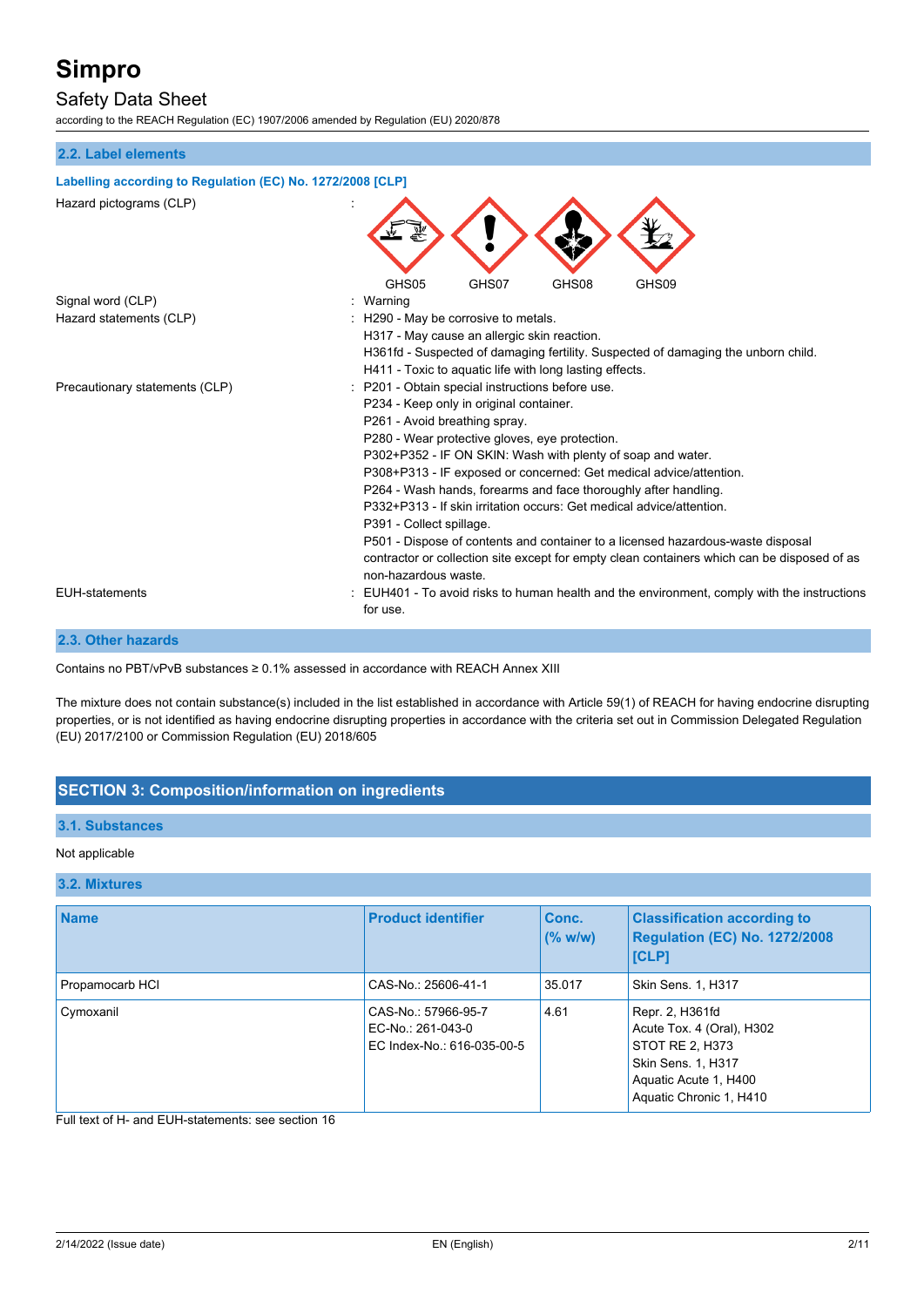## Safety Data Sheet

according to the REACH Regulation (EC) 1907/2006 amended by Regulation (EU) 2020/878

| <b>SECTION 4: First aid measures</b>                                            |                                                                                                                                                                                                                                                                                                                                           |  |  |
|---------------------------------------------------------------------------------|-------------------------------------------------------------------------------------------------------------------------------------------------------------------------------------------------------------------------------------------------------------------------------------------------------------------------------------------|--|--|
| 4.1. Description of first aid measures                                          |                                                                                                                                                                                                                                                                                                                                           |  |  |
| First-aid measures general                                                      | : Never give anything by mouth to an unconscious person. IF exposed or concerned: Get<br>medical advice/attention.                                                                                                                                                                                                                        |  |  |
| First-aid measures after inhalation                                             | : Allow affected person to breathe fresh air. Allow the victim to rest.                                                                                                                                                                                                                                                                   |  |  |
| First-aid measures after skin contact                                           | : Remove affected clothing and wash all exposed skin area with mild soap and water,<br>followed by warm water rinse. Wash with plenty of water If skin irritation or rash occurs:<br>Get medical advice/attention. Specific treatment (see supplemental first aid instruction on<br>this label). Wash contaminated clothing before reuse. |  |  |
| First-aid measures after eye contact                                            | Rinse immediately with plenty of water. Obtain medical attention if pain, blinking or redness<br>persists.                                                                                                                                                                                                                                |  |  |
| First-aid measures after ingestion                                              | : Rinse mouth. Do NOT induce vomiting. Obtain emergency medical attention.                                                                                                                                                                                                                                                                |  |  |
| 4.2. Most important symptoms and effects, both acute and delayed                |                                                                                                                                                                                                                                                                                                                                           |  |  |
| Symptoms/effects<br>Symptoms/effects after inhalation                           | : Suspected of damaging fertility. Suspected of damaging the unborn child.<br>: May cause an allergic skin reaction.                                                                                                                                                                                                                      |  |  |
| 4.3. Indication of any immediate medical attention and special treatment needed |                                                                                                                                                                                                                                                                                                                                           |  |  |

No additional information available

| <b>SECTION 5: Firefighting measures</b>                        |                                                                                                                                                                          |  |  |
|----------------------------------------------------------------|--------------------------------------------------------------------------------------------------------------------------------------------------------------------------|--|--|
| 5.1. Extinguishing media                                       |                                                                                                                                                                          |  |  |
| Suitable extinguishing media<br>Unsuitable extinguishing media | : Foam. Dry powder. Carbon dioxide. Water spray. Sand.<br>: Do not use a heavy water stream.                                                                             |  |  |
| 5.2. Special hazards arising from the substance or mixture     |                                                                                                                                                                          |  |  |
| No additional information available                            |                                                                                                                                                                          |  |  |
| 5.3. Advice for firefighters                                   |                                                                                                                                                                          |  |  |
| Firefighting instructions                                      | : Use water spray or fog for cooling exposed containers. Exercise caution when fighting any<br>chemical fire. Prevent fire fighting water from entering the environment. |  |  |

: Do not enter fire area without proper protective equipment, including respiratory protection.

|  | Protection during firefighting |
|--|--------------------------------|
|  |                                |

| <b>SECTION 6: Accidental release measures</b>                                                                                             |                                                               |  |
|-------------------------------------------------------------------------------------------------------------------------------------------|---------------------------------------------------------------|--|
| 6.1. Personal precautions, protective equipment and emergency procedures                                                                  |                                                               |  |
| 6.1.1. For non-emergency personnel<br>Emergency procedures                                                                                | : Evacuate unnecessary personnel.                             |  |
| 6.1.2. For emergency responders                                                                                                           |                                                               |  |
| Protective equipment<br>Emergency procedures                                                                                              | Equip cleanup crew with proper protection.<br>Ventilate area. |  |
| <b>6.2. Environmental precautions</b>                                                                                                     |                                                               |  |
| Prevent entry to sewers and public waters. Notify authorities if liquid enters sewers or public waters. Avoid release to the environment. |                                                               |  |

**6.3. Methods and material for containment and cleaning up** Methods for cleaning up : Store away from other materials. Soak up spills with inert solids, such as clay or diatomaceous earth as soon as possible. Collect spillage. Absorb spillage to prevent material damage.

# **6.4. Reference to other sections**

See Section 8. Exposure controls and personal protection.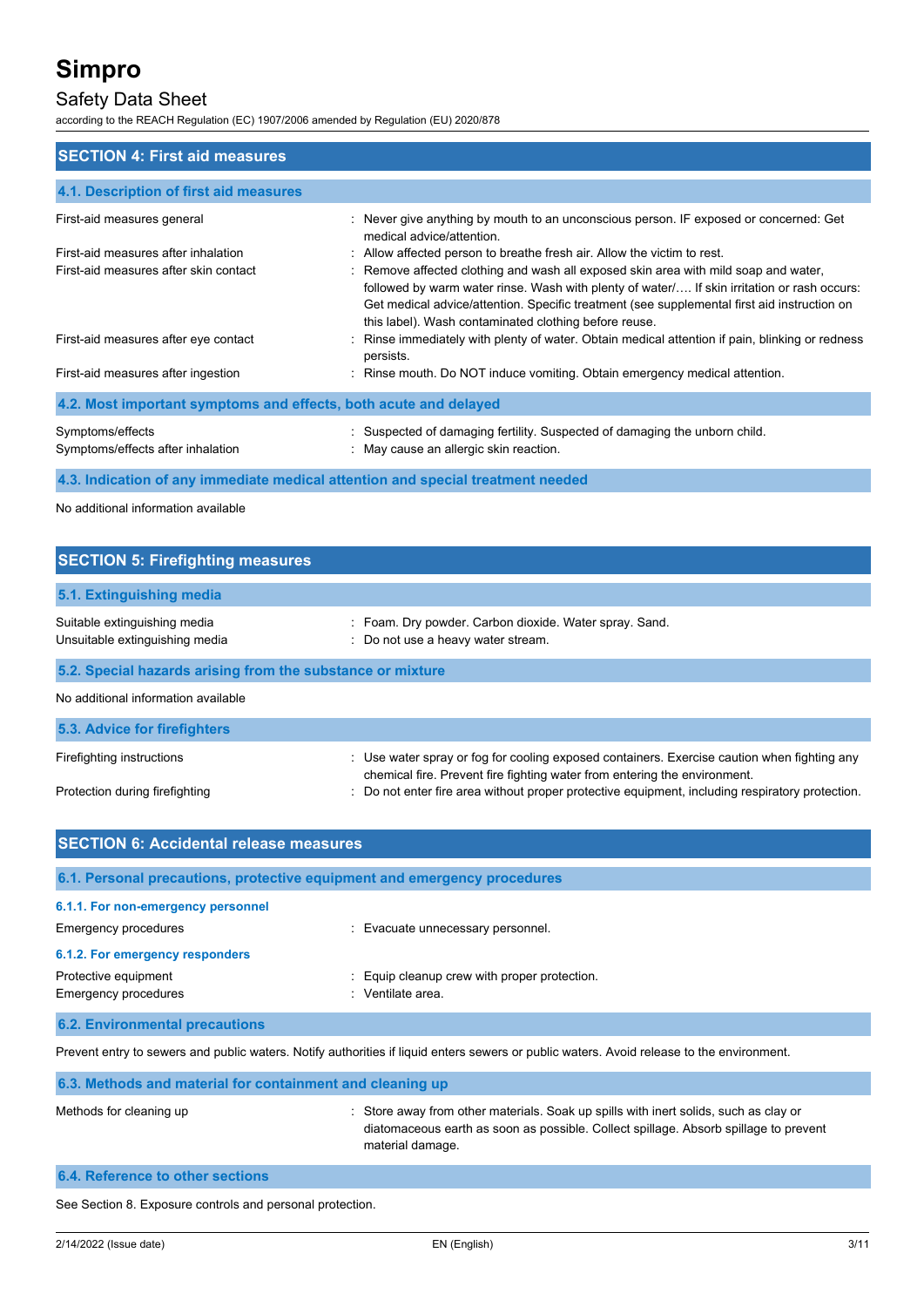## Safety Data Sheet

according to the REACH Regulation (EC) 1907/2006 amended by Regulation (EU) 2020/878

| <b>SECTION 7: Handling and storage</b>                                                                              |                                                                                                                                                                                                                                                                                                                                                                                                                   |  |  |
|---------------------------------------------------------------------------------------------------------------------|-------------------------------------------------------------------------------------------------------------------------------------------------------------------------------------------------------------------------------------------------------------------------------------------------------------------------------------------------------------------------------------------------------------------|--|--|
| 7.1. Precautions for safe handling                                                                                  |                                                                                                                                                                                                                                                                                                                                                                                                                   |  |  |
| Additional hazards when processed<br>Precautions for safe handling                                                  | : May be corrosive to metals.<br>: Wash hands and other exposed areas with mild soap and water before eating, drinking or<br>smoking and when leaving work. Provide good ventilation in process area to prevent<br>formation of vapour. Avoid breathing dust/fume/gas/mist/vapours/spray. Obtain special<br>instructions before use. Do not handle until all safety precautions have been read and<br>understood. |  |  |
| Hygiene measures                                                                                                    | Contaminated work clothing should not be allowed out of the workplace. Wash<br>contaminated clothing before reuse.                                                                                                                                                                                                                                                                                                |  |  |
| 7.2. Conditions for safe storage, including any incompatibilities                                                   |                                                                                                                                                                                                                                                                                                                                                                                                                   |  |  |
| Storage conditions<br>Incompatible products<br>Incompatible materials<br>Storage temperature<br>Packaging materials | $\therefore$ Keep only in the original container in a cool, well ventilated place away from $\therefore$ Keep<br>container closed when not in use.<br>: Strong bases. Strong acids.<br>: Sources of ignition. Direct sunlight.<br>$: 4^{\circ}$ C bis 35 $^{\circ}$ C<br>Store in corrosive resistant container with a resistant inner liner.                                                                     |  |  |
|                                                                                                                     |                                                                                                                                                                                                                                                                                                                                                                                                                   |  |  |

**7.3. Specific end use(s)**

No additional information available

### **SECTION 8: Exposure controls/personal protection**

#### **8.1. Control parameters**

**8.1.1 National occupational exposure and biological limit values**

No additional information available

**8.1.2. Recommended monitoring procedures**

No additional information available

### **8.1.3. Air contaminants formed**

No additional information available

#### **8.1.4. DNEL and PNEC**

No additional information available

#### **8.1.5. Control banding**

No additional information available

**8.2. Exposure controls**

#### **8.2.1. Appropriate engineering controls**

No additional information available

#### **8.2.2. Personal protection equipment**

**Personal protective equipment:** Avoid all unnecessary exposure.

**Personal protective equipment symbol(s):**



#### **8.2.2.1. Eye and face protection**

**Eye protection:** Chemical goggles or safety glasses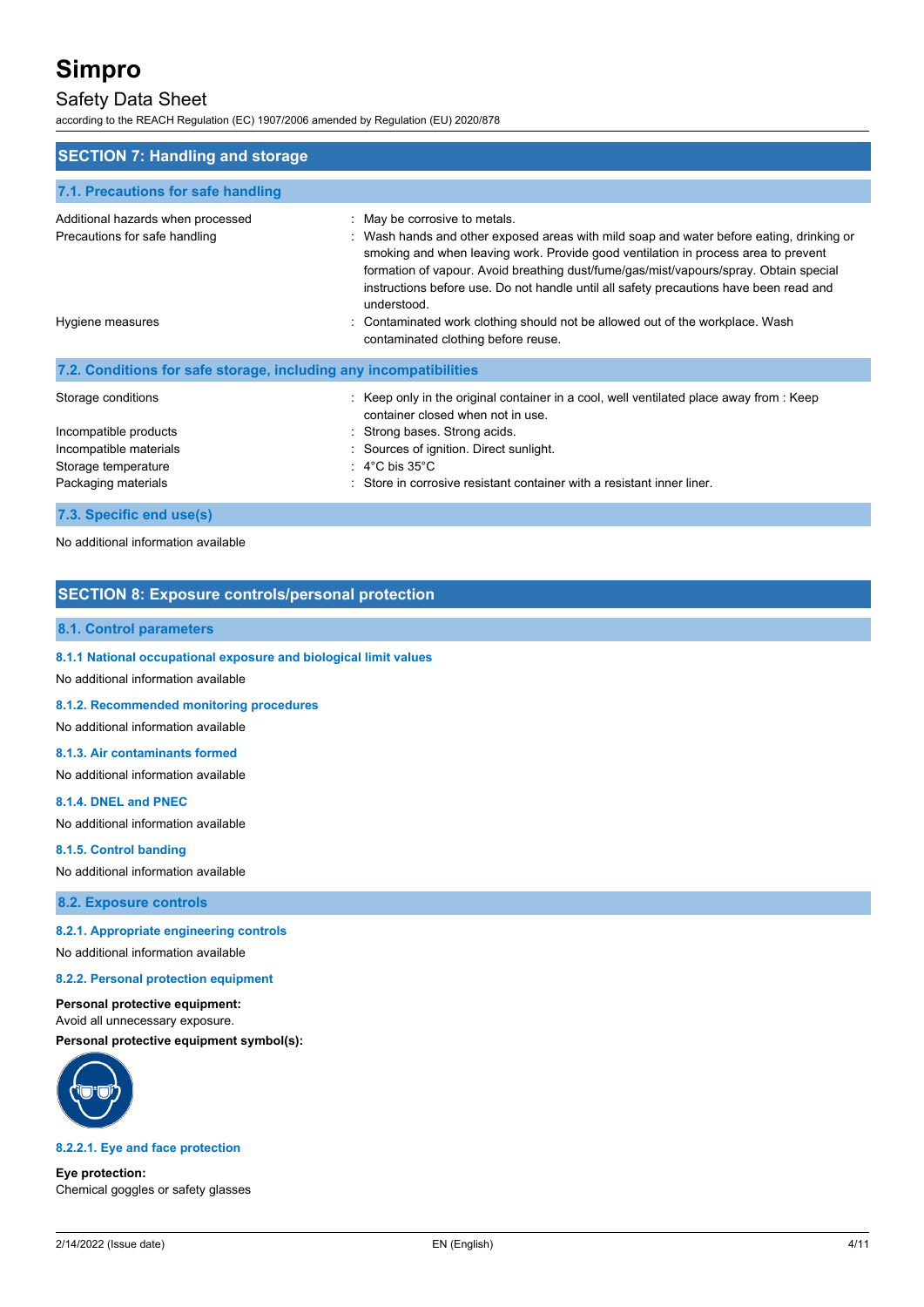## Safety Data Sheet

according to the REACH Regulation (EC) 1907/2006 amended by Regulation (EU) 2020/878

#### **8.2.2.2. Skin protection**

**Hand protection:** Wear protective gloves.

#### **8.2.2.3. Respiratory protection**

### **Respiratory protection:** Wear appropriate mask

#### **8.2.2.4. Thermal hazards**

No additional information available

**8.2.3. Environmental exposure controls**

#### **Other information:**

Do not eat, drink or smoke during use.

### **SECTION 9: Physical and chemical properties**

#### **9.1. Information on basic physical and chemical properties**

| Physical state                                  | Liquid                      |
|-------------------------------------------------|-----------------------------|
| Colour                                          | Grey.                       |
| Appearance                                      | : Viscous.                  |
| Odour                                           | characteristic.             |
| Odour threshold                                 | · Not available             |
| Melting point                                   | Not available               |
| Freezing point                                  | : Not available             |
| Boiling point                                   | Not available               |
| Flammability                                    | : Non flammable.            |
| <b>Explosive properties</b>                     | Not explosive.              |
| <b>Explosive limits</b>                         | : Not available             |
| Lower explosion limit                           | Not available               |
| Upper explosion limit                           | : Not available             |
| Flash point                                     | : $> 103 °C$                |
| Auto-ignition temperature                       | Not available               |
| Decomposition temperature                       | : Not available             |
| рH                                              | 2.27                        |
| Viscosity, kinematic                            | $829493$ mm <sup>2</sup> /s |
| Viscosity, dynamic                              | 900cP                       |
| Solubility                                      | Not available               |
| Partition coefficient n-octanol/water (Log Kow) | Not available               |
| Vapour pressure                                 | Not available               |
| Vapour pressure at 50 °C                        | Not available               |
| Density                                         | 1.085 g/ml $(20^{\circ}C)$  |
| Relative density                                | Not available               |
| Relative vapour density at 20 °C                | Not available               |
| Particle characteristics                        | Not applicable              |

### **9.2. Other information**

#### **9.2.1. Information with regard to physical hazard classes**

No additional information available

#### **9.2.2. Other safety characteristics**

No additional information available

## **SECTION 10: Stability and reactivity**

#### **10.1. Reactivity**

No additional information available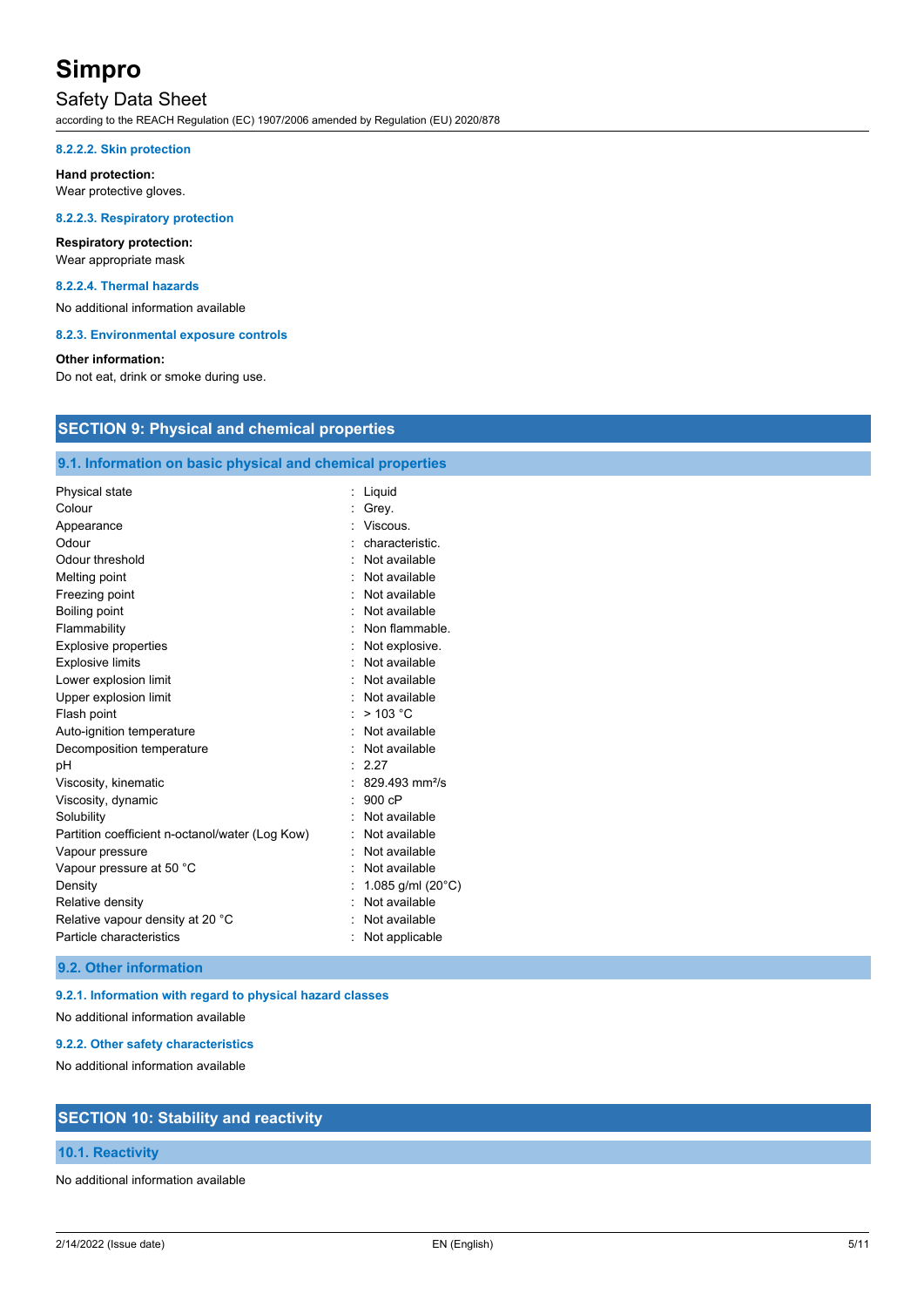## Safety Data Sheet

according to the REACH Regulation (EC) 1907/2006 amended by Regulation (EU) 2020/878

| 10.2. Chemical stability                                        |
|-----------------------------------------------------------------|
| Not established.                                                |
| 10.3. Possibility of hazardous reactions                        |
| Not established.                                                |
| 10.4. Conditions to avoid                                       |
| Direct sunlight. Extremely high or low temperatures.            |
| 10.5. Incompatible materials                                    |
| Strong acids. Strong bases, metals. May be corrosive to metals. |

**10.6. Hazardous decomposition products**

fume. Carbon monoxide. Carbon dioxide.

## **SECTION 11: Toxicological information**

### **11.1. Information on hazard classes as defined in Regulation (EC) No 1272/2008**

| Acute toxicity (oral)              | Not classified                                                           |
|------------------------------------|--------------------------------------------------------------------------|
| Acute toxicity (dermal)            | Not classified                                                           |
| Acute toxicity (inhalation)        | Not classified                                                           |
| Skin corrosion/irritation          | Not classified<br>pH: 2.27                                               |
| Additional information             | Based on available data, the classification criteria are not met         |
| Serious eye damage/irritation      | Not classified<br>pH: 2.27                                               |
| Additional information             | Based on available data, the classification criteria are not met         |
| Respiratory or skin sensitisation  | May cause an allergic skin reaction.                                     |
| Germ cell mutagenicity             | Not classified                                                           |
| Additional information             | Based on available data, the classification criteria are not met         |
| Carcinogenicity                    | Not classified                                                           |
| Additional information             | Based on available data, the classification criteria are not met         |
| Reproductive toxicity              | Suspected of damaging fertility. Suspected of damaging the unborn child. |
| STOT-single exposure               | Not classified                                                           |
| Additional information             | Based on available data, the classification criteria are not met         |
| STOT-repeated exposure             | Not classified                                                           |
| Additional information             | Based on available data, the classification criteria are not met         |
| <b>Cymoxanil (57966-95-7)</b>      |                                                                          |
| STOT-repeated exposure             | May cause damage to organs through prolonged or repeated exposure.       |
| Aspiration hazard                  | Not classified                                                           |
| Additional information             | Based on available data, the classification criteria are not met         |
| <b>Simpro</b>                      |                                                                          |
| Viscosity, kinematic               | 829.493 mm <sup>2</sup> /s                                               |
| 11.2. Information on other hazards |                                                                          |
|                                    |                                                                          |

### **11.2.1. Endocrine disrupting properties**

## No additional information available

### **11.2.2. Other information**

| Potential adverse human health effects and | Based on available data, the classification criteria are not met |  |  |
|--------------------------------------------|------------------------------------------------------------------|--|--|
| symptoms                                   |                                                                  |  |  |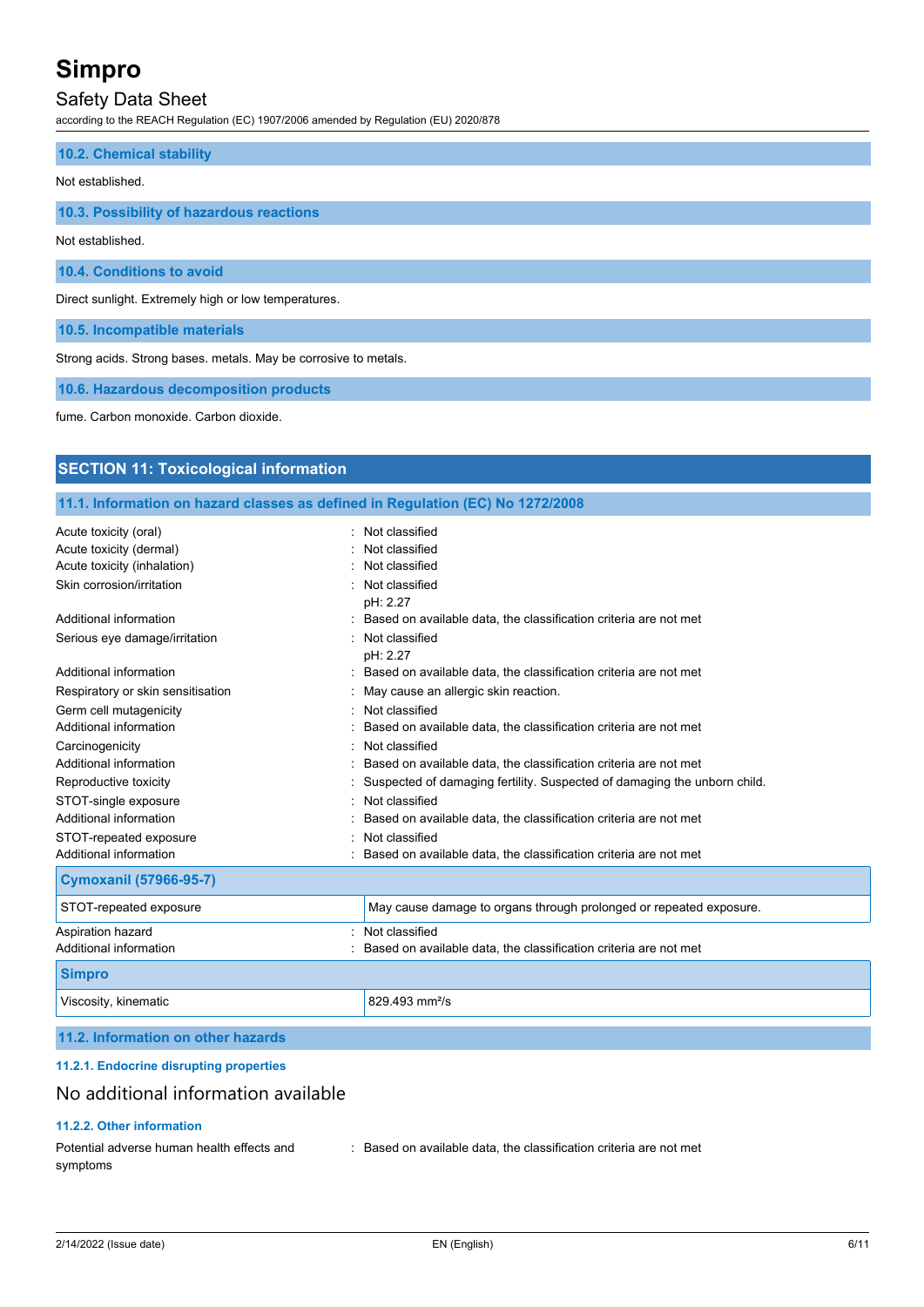(chronic)

## Safety Data Sheet

according to the REACH Regulation (EC) 1907/2006 amended by Regulation (EU) 2020/878

| <b>SECTION 12: Ecological information</b>                                      |                                                                      |
|--------------------------------------------------------------------------------|----------------------------------------------------------------------|
| <b>12.1. Toxicity</b>                                                          |                                                                      |
| Ecology - water<br>Hazardous to the aquatic environment, short-term<br>(acute) | : Toxic to aguatic life with long lasting effects.<br>Not classified |
| Hazardous to the aquatic environment, long-term                                | Toxic to aquatic life with long lasting effects.                     |

**12.2. Persistence and degradability**

| <b>Simpro</b>                                                                            |                                                         |  |
|------------------------------------------------------------------------------------------|---------------------------------------------------------|--|
| Persistence and degradability                                                            | May cause long-term adverse effects in the environment. |  |
| <b>Cymoxanil (57966-95-7)</b>                                                            |                                                         |  |
| Persistence and degradability<br>May cause long-term adverse effects in the environment. |                                                         |  |
| <b>Propamocarb HCI (25606-41-1)</b>                                                      |                                                         |  |
| Persistence and degradability                                                            | Not established.                                        |  |
| 12.3. Bioaccumulative potential                                                          |                                                         |  |
| <b>Simpro</b>                                                                            |                                                         |  |
| Bioaccumulative potential                                                                | Not established.                                        |  |

| <b>Cymoxanil (57966-95-7)</b>       |                  |  |
|-------------------------------------|------------------|--|
| Bioaccumulative potential           | Not established. |  |
| <b>Propamocarb HCI (25606-41-1)</b> |                  |  |
| Bioaccumulative potential           | Not established. |  |

**12.4. Mobility in soil**

No additional information available

**12.5. Results of PBT and vPvB assessment** No additional information available **12.6. Endocrine disrupting properties** No additional information available **12.7. Other adverse effects**

Additional information **interest in the environment** of the environment.

| <b>SECTION 13: Disposal considerations</b> |                                                                                                                                                                                                                                             |
|--------------------------------------------|---------------------------------------------------------------------------------------------------------------------------------------------------------------------------------------------------------------------------------------------|
| 13.1. Waste treatment methods              |                                                                                                                                                                                                                                             |
| Product/Packaging disposal recommendations | : Dispose in a safe manner in accordance with local/national regulations. Dispose of<br>contents/container to hazardous or special waste collection point, in accordance with local,<br>regional, national and/or international regulation. |
| Ecology - waste materials                  | : Avoid release to the environment.                                                                                                                                                                                                         |

| <b>SECTION 14: Transport information</b> |  |
|------------------------------------------|--|
|                                          |  |

In accordance with ADR / IMDG / IATA / ADN / RID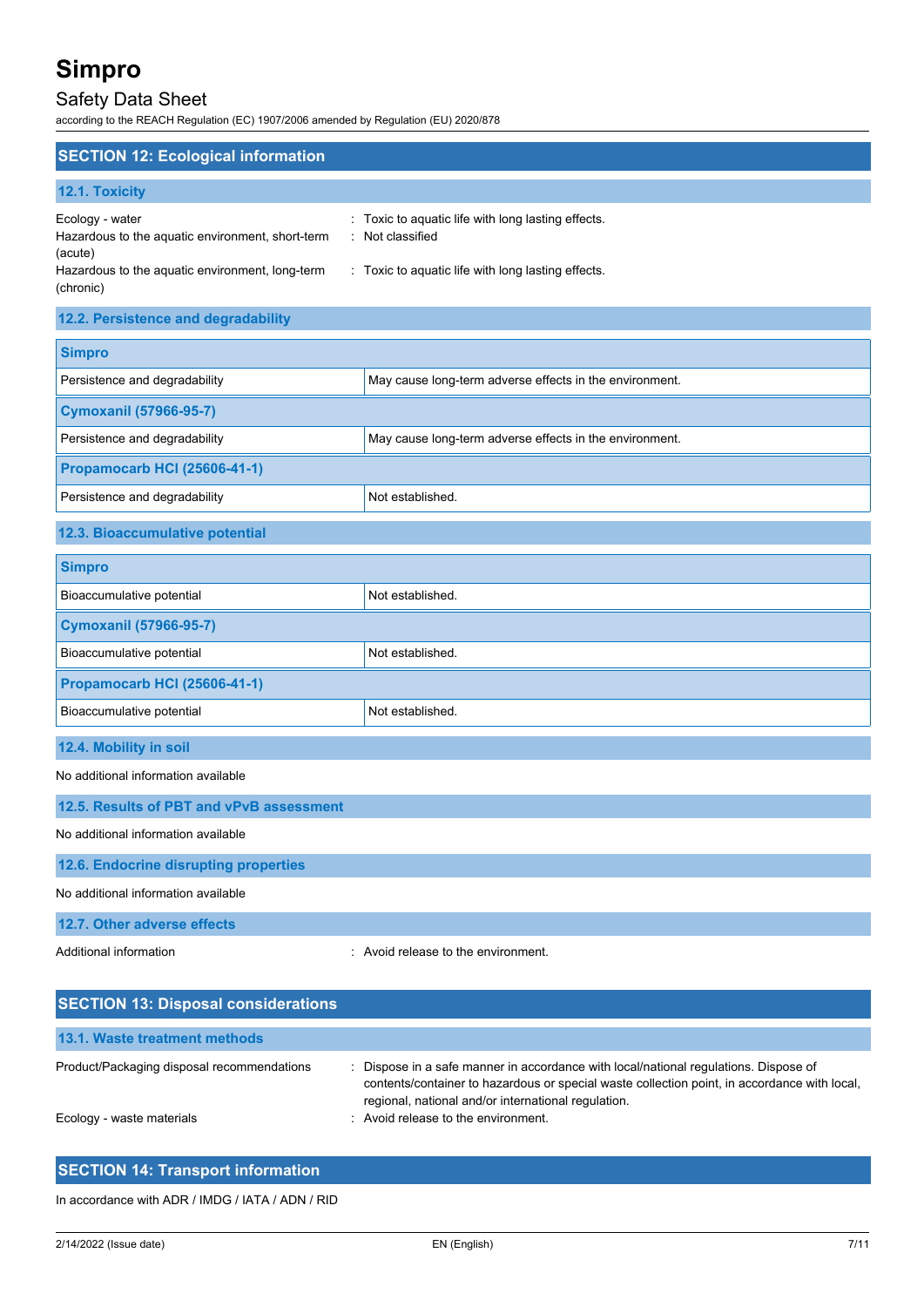## Safety Data Sheet

according to the REACH Regulation (EC) 1907/2006 amended by Regulation (EU) 2020/878

| 14.1. UN number or ID number                                                                                                                                                                                                                                                                                           |                                                                                                                                                                                                                                                                                                                                                                                                                                                                                                                                                                                                                                             |
|------------------------------------------------------------------------------------------------------------------------------------------------------------------------------------------------------------------------------------------------------------------------------------------------------------------------|---------------------------------------------------------------------------------------------------------------------------------------------------------------------------------------------------------------------------------------------------------------------------------------------------------------------------------------------------------------------------------------------------------------------------------------------------------------------------------------------------------------------------------------------------------------------------------------------------------------------------------------------|
| UN-No. (ADR)<br>UN-No. (IMDG)<br>UN-No. (IATA)<br>UN-No. (ADN)<br>UN-No. (RID)                                                                                                                                                                                                                                         | : UN 3265<br>: UN 3265<br>: UN 3265<br>: UN 3265<br>: UN 3265                                                                                                                                                                                                                                                                                                                                                                                                                                                                                                                                                                               |
| 14.2. UN proper shipping name                                                                                                                                                                                                                                                                                          |                                                                                                                                                                                                                                                                                                                                                                                                                                                                                                                                                                                                                                             |
| Proper Shipping Name (ADR)<br>Proper Shipping Name (IMDG)<br>Proper Shipping Name (IATA)<br>Proper Shipping Name (ADN)<br>Proper Shipping Name (RID)<br>Transport document description (ADR)<br>Transport document description (IMDG)<br>Transport document description (IATA)<br>Transport document description (ADN) | : CORROSIVE LIQUID, ACIDIC, ORGANIC, N.O.S.<br>: CORROSIVE LIQUID, ACIDIC, ORGANIC, N.O.S.<br>: Corrosive liquid, acidic, organic, n.o.s.<br>: CORROSIVE LIQUID, ACIDIC, ORGANIC, N.O.S.<br>: CORROSIVE LIQUID, ACIDIC, ORGANIC, N.O.S.<br>: UN 3265 CORROSIVE LIQUID, ACIDIC, ORGANIC, N.O.S., 8, III, $(E)$ ,<br><b>FNVIRONMENTALLY HAZARDOUS</b><br>: UN 3265 CORROSIVE LIQUID, ACIDIC, ORGANIC, N.O.S., 8, III, MARINE<br>POLLUTANT/ENVIRONMENTALLY HAZARDOUS<br>: UN 3265 Corrosive liquid, acidic, organic, n.o.s., 8, III, ENVIRONMENTALLY HAZARDOUS<br>: UN 3265 CORROSIVE LIQUID, ACIDIC, ORGANIC, N.O.S., 8, III, ENVIRONMENTALLY |
| Transport document description (RID)                                                                                                                                                                                                                                                                                   | <b>HAZARDOUS</b><br>: UN 3265 CORROSIVE LIQUID, ACIDIC, ORGANIC, N.O.S., 8, III, ENVIRONMENTALLY<br><b>HAZARDOUS</b>                                                                                                                                                                                                                                                                                                                                                                                                                                                                                                                        |
| 14.3. Transport hazard class(es)                                                                                                                                                                                                                                                                                       |                                                                                                                                                                                                                                                                                                                                                                                                                                                                                                                                                                                                                                             |

#### **ADR**

Transport hazard class(es) (ADR) : 8<br>Danger labels (ADR) : 8 Danger labels (ADR)



#### **IMDG**

Transport hazard class(es) (IMDG) : 8 Danger labels (IMDG) : 8



#### **IATA**

Transport hazard class(es) (IATA) : 8 Danger labels (IATA) : 8



#### **ADN**

Transport hazard class(es) (ADN) : 8 Danger labels (ADN) : 8

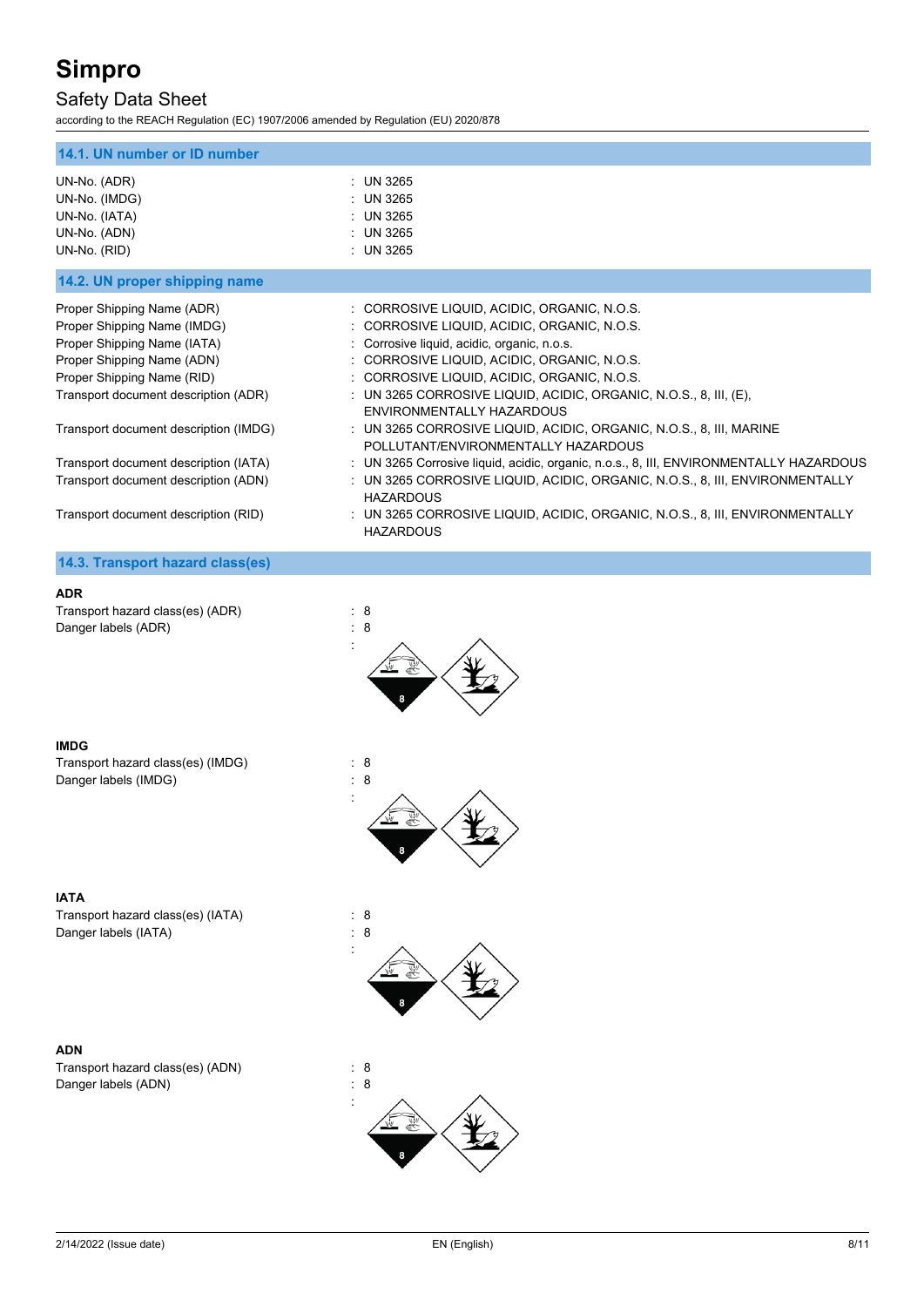## Safety Data Sheet

according to the REACH Regulation (EC) 1907/2006 amended by Regulation (EU) 2020/878

| 2/14/2022 (Issue date)                                                           | EN (English)                                       | 9/11 |
|----------------------------------------------------------------------------------|----------------------------------------------------|------|
| Air transport<br>PCA Excepted quantities (IATA)<br>PCA Limited quantities (IATA) | $\therefore$ E1<br>: Y841                          |      |
|                                                                                  |                                                    |      |
| Properties and observations (IMDG)                                               | : Causes burns to skin, eyes and mucous membranes. |      |
| Stowage and handling (IMDG)<br>Segregation (IMDG)                                | SGG1, SG36, SG49                                   |      |
| Stowage category (IMDG)                                                          | A<br>SW <sub>2</sub>                               |      |
| EmS-No. (Spillage)                                                               | $S-B$                                              |      |
| EmS-No. (Fire)                                                                   | F-A                                                |      |
| Tank special provisions (IMDG)                                                   | <b>TP1, TP28</b>                                   |      |
| IBC packing instructions (IMDG)<br>Tank instructions (IMDG)                      | IBC03<br>T7                                        |      |
| Packing instructions (IMDG)                                                      | P001, LP01                                         |      |
| Excepted quantities (IMDG)                                                       | E <sub>1</sub><br>÷                                |      |
| Limited quantities (IMDG)                                                        | : 5L                                               |      |
| <b>Transport by sea</b><br>Special provisions (IMDG)                             | : 223, 274                                         |      |
|                                                                                  |                                                    |      |
| Tunnel restriction code (ADR)                                                    | 3265<br>÷Е                                         |      |
|                                                                                  |                                                    |      |
| Hazard identification number (Kemler No.)<br>Orange plates                       | 80<br>$\ddot{\cdot}$<br>80                         |      |
| Special provisions for carriage - Packages (ADR)                                 | : V12                                              |      |
| Transport category (ADR)                                                         | 3<br>÷.                                            |      |
| Vehicle for tank carriage                                                        | : AT                                               |      |
| (ADR)<br>Tank code (ADR)                                                         | $:$ L4BN                                           |      |
| Portable tank and bulk container special provisions                              | $:$ TP1, TP28                                      |      |
| Portable tank and bulk container instructions (ADR) : T7                         |                                                    |      |
| Mixed packing provisions (ADR)                                                   | : MP19                                             |      |
| Packing instructions (ADR)                                                       | P001, IBC03, LP01, R001                            |      |
| Limited quantities (ADR)<br>Excepted quantities (ADR)                            | 5 <sub>l</sub><br>E1                               |      |
| Special provisions (ADR)                                                         | 274                                                |      |
| Classification code (ADR)                                                        | $\therefore$ C3                                    |      |
| <b>Overland transport</b>                                                        |                                                    |      |
| 14.6. Special precautions for user                                               |                                                    |      |
| Other information                                                                | : No supplementary information available           |      |
| Dangerous for the environment<br>Marine pollutant                                | : Yes<br>Yes                                       |      |
| <b>14.5. Environmental hazards</b>                                               |                                                    |      |
| Packing group (RID)                                                              | $\pm$ 111                                          |      |
| Packing group (ADN)                                                              | $\pm$ 111                                          |      |
| Packing group (IATA)                                                             | Ш                                                  |      |
| Packing group (IMDG)                                                             | -III                                               |      |
| Packing group (ADR)                                                              | $\pm$ 111                                          |      |
| 14.4. Packing group                                                              |                                                    |      |
|                                                                                  |                                                    |      |
| Danger labels (RID)                                                              | 8<br>÷                                             |      |
| Transport hazard class(es) (RID)                                                 | : 8                                                |      |
| <b>RID</b>                                                                       |                                                    |      |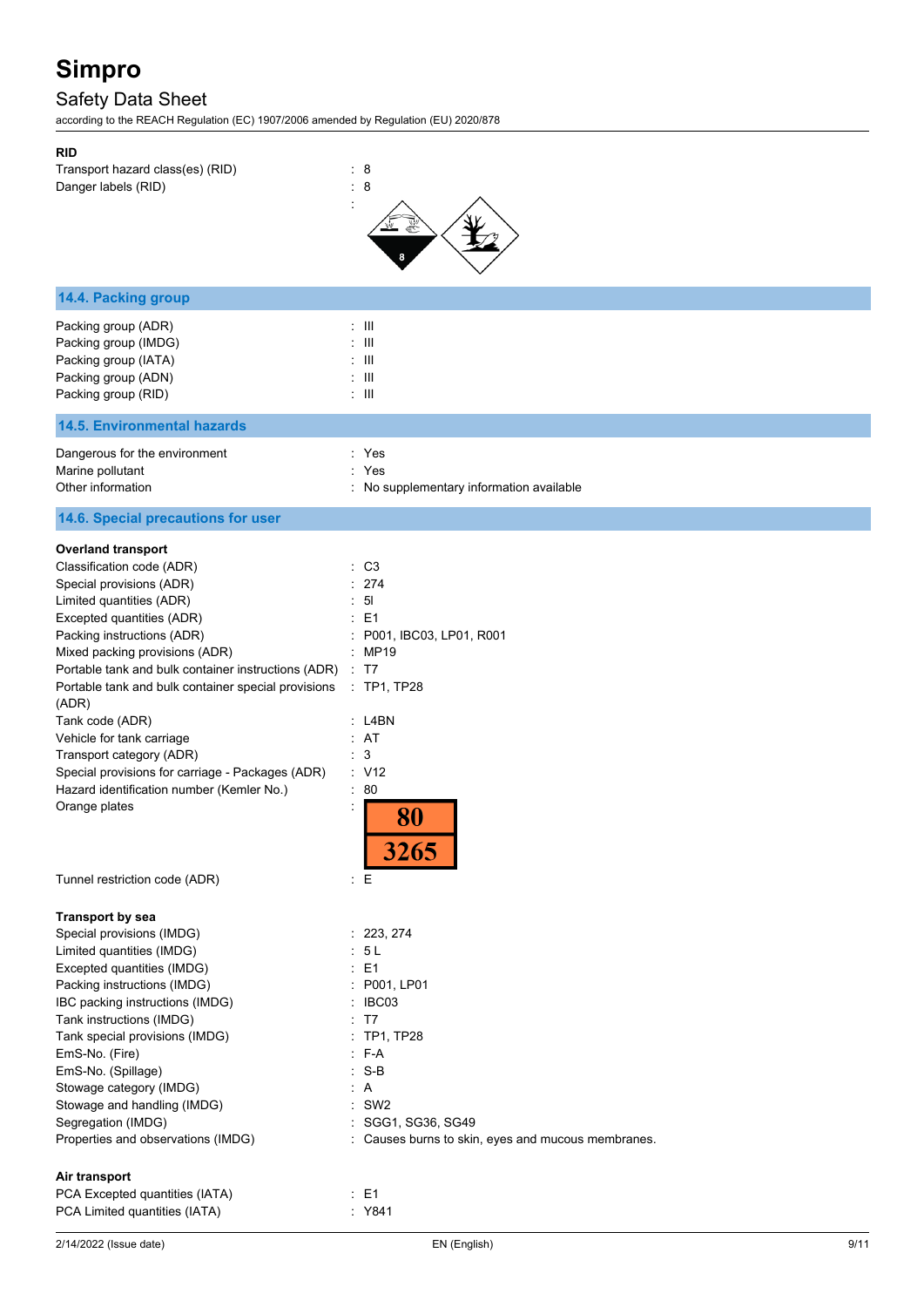## Safety Data Sheet

according to the REACH Regulation (EC) 1907/2006 amended by Regulation (EU) 2020/878

| PCA limited quantity max net quantity (IATA)<br>PCA packing instructions (IATA)<br>PCA max net quantity (IATA)<br>CAO packing instructions (IATA)<br>CAO max net quantity (IATA) | : 1L<br>852<br>5L<br>: 856<br>: 60L |
|----------------------------------------------------------------------------------------------------------------------------------------------------------------------------------|-------------------------------------|
| Special provisions (IATA)                                                                                                                                                        | A3, A803                            |
| ERG code (IATA)                                                                                                                                                                  | : 8L                                |
| Inland waterway transport                                                                                                                                                        |                                     |
| Classification code (ADN)                                                                                                                                                        | $\therefore$ C <sub>3</sub>         |
| Special provisions (ADN)                                                                                                                                                         | : 274                               |
| Limited quantities (ADN)                                                                                                                                                         | - 5 L                               |
| Excepted quantities (ADN)                                                                                                                                                        | : E1                                |
| Equipment required (ADN)                                                                                                                                                         | $:$ PP, EP                          |
| Number of blue cones/lights (ADN)                                                                                                                                                | 0                                   |
| <b>Rail transport</b>                                                                                                                                                            |                                     |
| Classification code (RID)                                                                                                                                                        | C <sub>3</sub>                      |
| Special provisions (RID)                                                                                                                                                         | : 274                               |
| Limited quantities (RID)                                                                                                                                                         | : 5L                                |
| Excepted quantities (RID)                                                                                                                                                        | $E = 1$                             |
| Packing instructions (RID)                                                                                                                                                       | P001, IBC03, LP01, R001             |
| Mixed packing provisions (RID)                                                                                                                                                   | <b>MP19</b>                         |
| Portable tank and bulk container instructions (RID)                                                                                                                              | T7                                  |
| Portable tank and bulk container special provisions                                                                                                                              | : TP1, TP28                         |
| (RID)                                                                                                                                                                            |                                     |
| Tank codes for RID tanks (RID)                                                                                                                                                   | L4BN                                |
| Transport category (RID)                                                                                                                                                         | 3                                   |
| Special provisions for carriage – Packages (RID)                                                                                                                                 | $\therefore$ W12                    |
| Colis express (express parcels) (RID)                                                                                                                                            | CE8                                 |
| Hazard identification number (RID)                                                                                                                                               | -80                                 |

**14.7. Maritime transport in bulk according to IMO instruments**

Not applicable

## **SECTION 15: Regulatory information**

**15.1. Safety, health and environmental regulations/legislation specific for the substance or mixture**

#### **15.1.1. EU-Regulations**

Contains no REACH substances with Annex XVII restrictions

Contains no substance on the REACH candidate list

Contains no REACH Annex XIV substances

Contains no substance subject to Regulation (EU) No 649/2012 of the European Parliament and of the Council of 4 July 2012 concerning the export and import of hazardous chemicals.

Contains no substance subject to Regulation (EU) No 2019/1021 of the European Parliament and of the Council of 20 June 2019 on persistent organic pollutants

Contains no substance subject to REGULATION (EU) No 1005/2009 OF THE EUROPEAN PARLIAMENT AND OF THE COUNCIL of 16 September 2009 on substances that deplete the ozone layer.

Contains no substance subject to Regulation (EU) 2019/1148 of the European Parliament and of the Council of 20 June 2019 on the marketing and use of explosives precursors.

Contains no substance subject to Regulation (EC) 273/2004 of the European Parliament and of the Council of 11 February 2004 on the manufacture and the placing on market of certain substances used in the illicit manufacture of narcotic drugs and psychotropic substances.

#### **15.1.2. National regulations**

No additional information available

**15.2. Chemical safety assessment**

No chemical safety assessment has been carried out